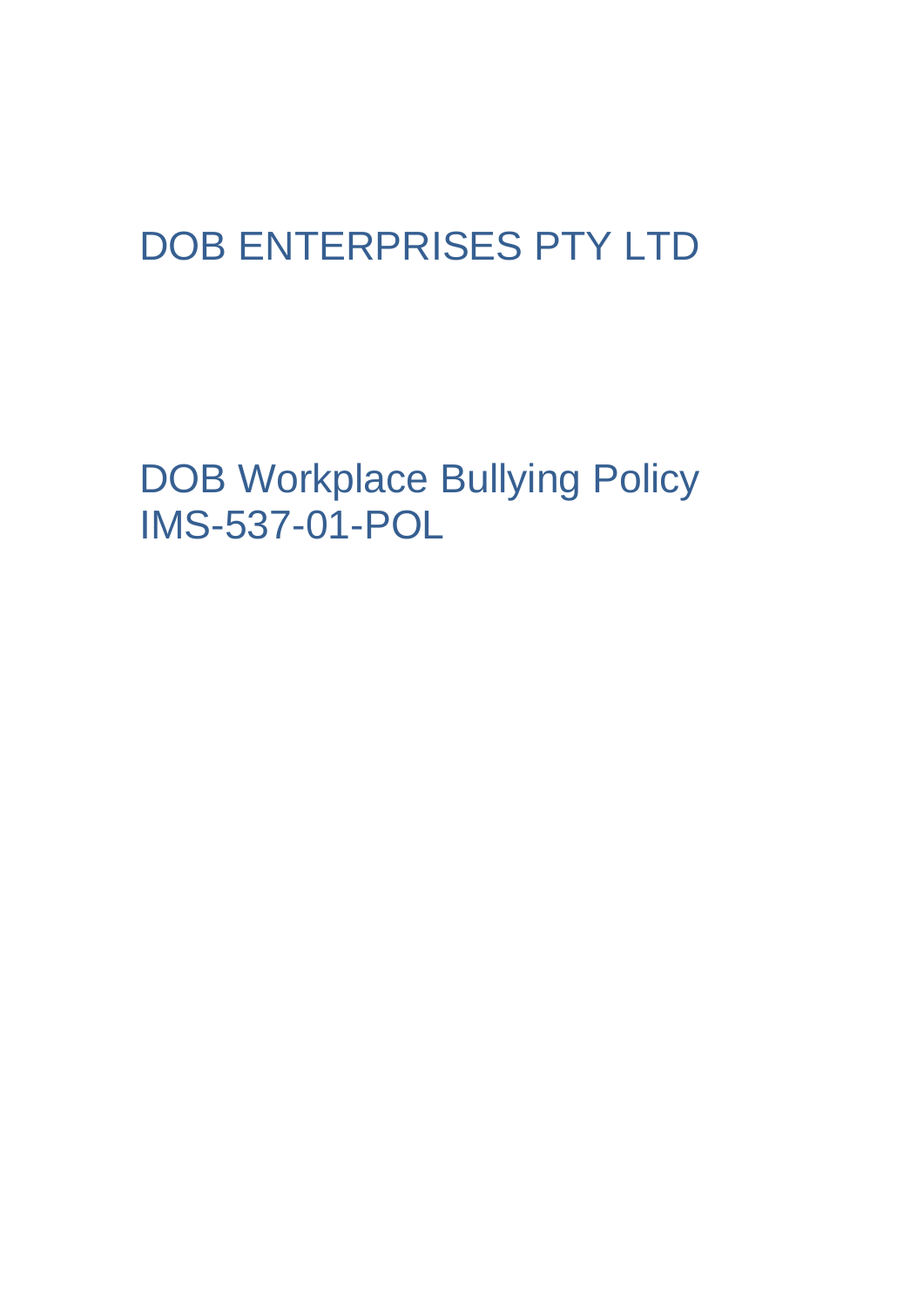## **Revision History**

| <b>Date</b> | <b>Rev</b>  | <b>Modified</b><br><b>By</b> | <b>Changes Made,</b><br><b>Review History</b> | <b>Reviewed</b><br>by | <b>Approved</b><br>by |
|-------------|-------------|------------------------------|-----------------------------------------------|-----------------------|-----------------------|
| 19.02.19    | $\mathbf 0$ | <b>Sunette</b><br>Opperman   | Creation                                      | <b>S</b> Rupert       | <b>S</b> Rupert       |
| 08.06.2021  | 1           | Ellen<br>Crepaz              | To add in further<br>information              | <b>S</b> Rupert       | <b>S</b> Rupert       |
|             |             |                              |                                               |                       |                       |
|             |             |                              |                                               |                       |                       |
|             |             |                              |                                               |                       |                       |
|             |             |                              |                                               |                       |                       |
|             |             |                              |                                               |                       |                       |
|             |             |                              |                                               |                       |                       |
|             |             |                              |                                               |                       |                       |

| mbc <sup>-</sup>                                                                     | DOB ENTERPRISES PTY LTD<br>ABN 20112 866001                                                   | Revision    |                 | Date | 08/06/2021  |  |  |
|--------------------------------------------------------------------------------------|-----------------------------------------------------------------------------------------------|-------------|-----------------|------|-------------|--|--|
| <b>Icloour hire</b><br>mbc <sup>1</sup><br>Imbc<br>m <sub>tc</sub><br>nursing agency | Level 1 49 Horton Street<br>Port Macquarie NSW 2444<br>Ph: 1 300 854 622<br>Fax: 02 6583 8468 | Document No | IMS -537-01-POL | Page |             |  |  |
|                                                                                      |                                                                                               |             |                 |      | Page 2 of 4 |  |  |
| UNCONTROLLED WHEN PRINTED OR DOWNLOADED                                              |                                                                                               |             |                 |      |             |  |  |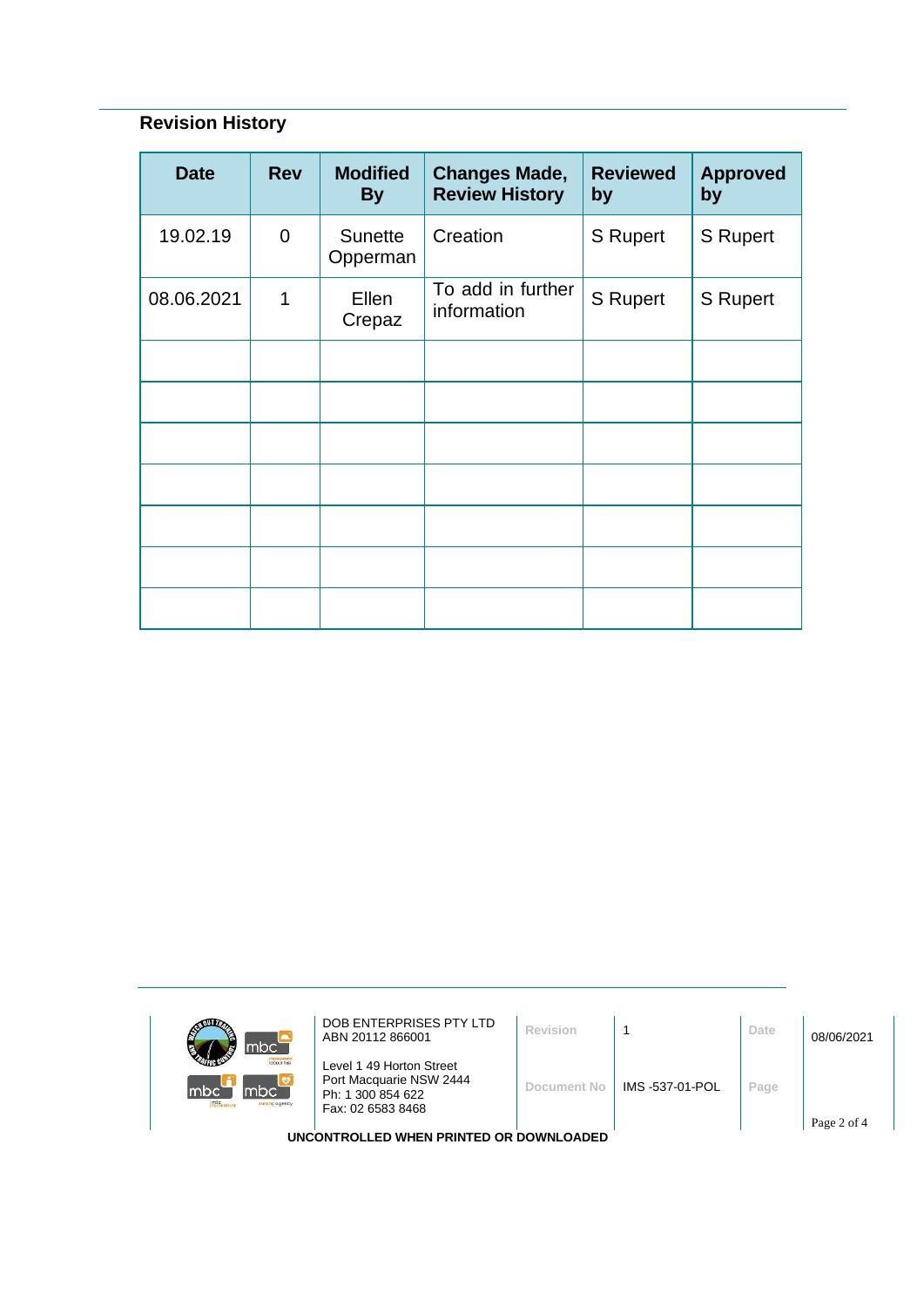Workplace bullying is "the repeated less favourable treatment of a person by another person or persons in the workplace, which a reasonable person would consider unacceptable and inappropriate workplace practice".

In other words, bullying is behaviour that intimidates, offends, degrades or humiliates a worker, possibly in front of co-workers, clients or customers.

There are bound to be occasional differences of opinion, conflicts and problems in working relations these are part of working life. But when the behaviour is unreasonable and offends or harms you, then workplace bullying exists and should not be tolerated.

Our Policy reflects our values and will include that of a first and final warning and possible dismissal will occur when bullying, harassment, intimidation, or campaigning for personal support against another staff member can be proven.

Bullying and harassment specifically includes, but is not limited to:

- 1. Emails which are considered to be rude, aggressive, disrespectful or intimidating.
- 2. Telephone calls which are considered to be rude, aggressive, disrespectful or intimidating.
- 3. Contacting fellow staff members at any time, but particularly after hours to solicit support or campaign for support against another staff member.
- 4. Deliberate exclusion from communications or withholding information which should be shared with team members.
- 5. Deliberately discrediting a fellow staff member for personal gain.

The following does not constitute bullying and harassment:

- Performance management Reasonable management action taken in a reasonable way is not workplace bullying. Managers are responsible for monitoring the quality and timeliness of work and providing staff with feedback on their performance. If performance issues need to be addressed, the conversation needs to be constructive and supportive, and focus on the positives as well as the negatives. It should not be humiliating or demeaning.
- being set reasonable goals/targets,
- transfer for operational reasons,
- not being selected for promotion.

| mbc <sup>-</sup>                                                              | DOB ENTERPRISES PTY LTD<br>ABN 20112 866001                                                   | Revision    |                 | Date | 08/06/2021  |  |
|-------------------------------------------------------------------------------|-----------------------------------------------------------------------------------------------|-------------|-----------------|------|-------------|--|
| <b>Inbour hire</b><br>mbc`<br>mbc<br>m <sub>tc</sub><br><b>TUrsing agency</b> | Level 1 49 Horton Street<br>Port Macquarie NSW 2444<br>Ph: 1 300 854 622<br>Fax: 02 6583 8468 | Document No | IMS -537-01-POL | Page |             |  |
|                                                                               |                                                                                               |             |                 |      | Page 3 of 4 |  |
| UNCONTROLLED WHEN PRINTED OR DOWNLOADED                                       |                                                                                               |             |                 |      |             |  |